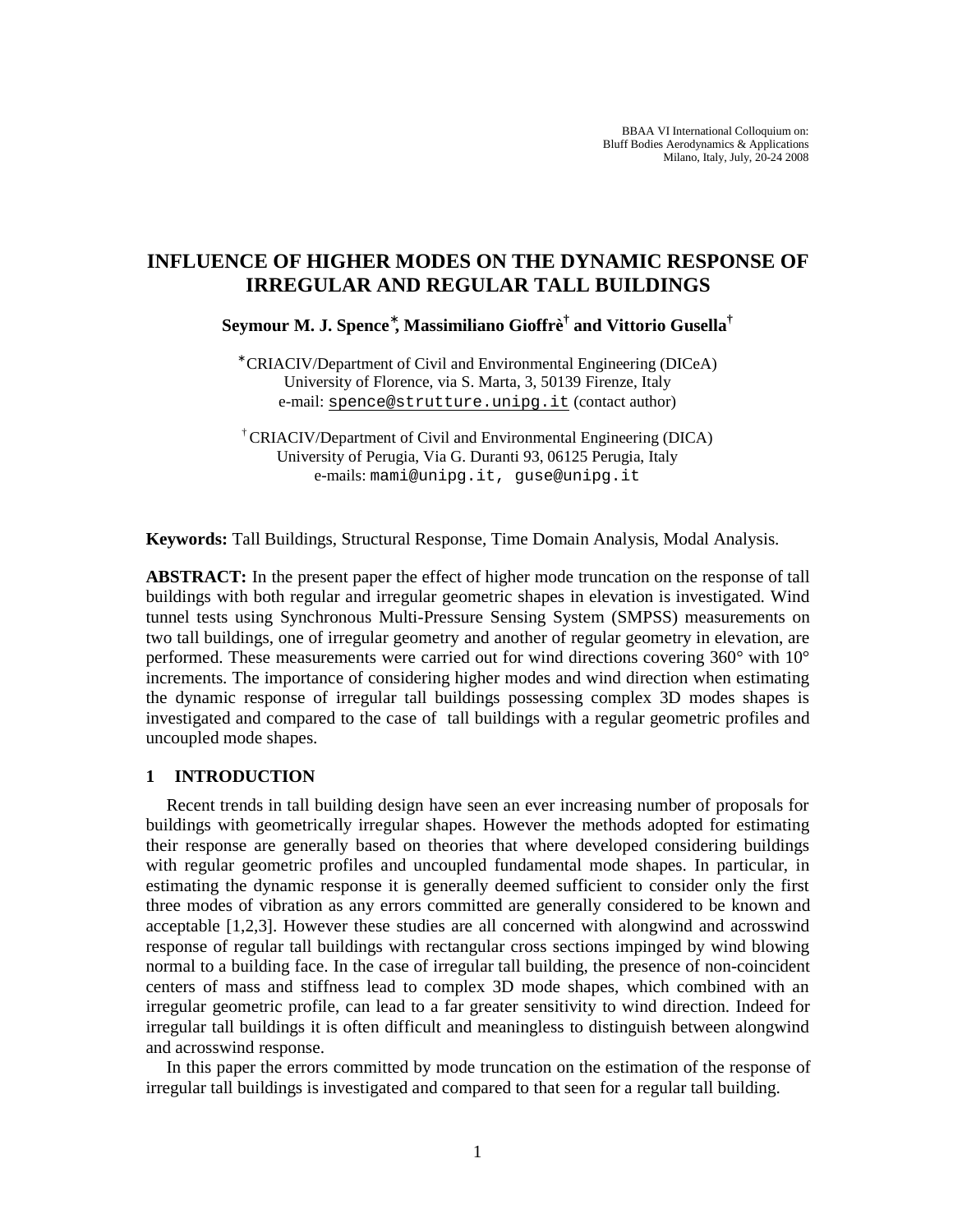### **2 ANALYSIS FRAMEWORK**

Wind tunnel tests on two rigid 1:500 scale models, one of the Bank of China building and the other, a regular tall building of the same roof height and square footprint, were carried out at the Boundary layer wind tunnel of the CRIACIV (Inter-university Research centre on Buildings Aerodynamics and Wind Engineering) in Prato, Italy. Synchronous Multi-Pressure Sensing Systems (SMPSS) measurements were taken using 126 carefully positioned pressure taps located over the models various surfaces. These measurements were repeated with 10° increments from 0 to 360° for a total of 36 wind directions in the case of the Bank of China building while for the regular building only increments from 0 to 90° were considered due to the buildings symmetry. A sampling frequency of 250Hz was adopted and 30s of data was recoded for each wind direction.

Equivalent dynamic systems with 3 degrees of freedom per floor were used to model the response of the buildings. In the case of the Bank of China Building the system was carefully calibrated so as to attain the same 3D fundamental mode shapes and associated frequencies as experimentally reported in literature for the actual building [4]. The regular building was modeled with the same floor densities and fundamental frequencies as the Bank of China Building but with uncoupled mode shapes and so with mass and elastic centers placed on a single vertical axis. The response analysis was carried out in the time domain with direct integration of the generalized equations of motion.

### **3 RESULTS AND DISCUSSION**

#### **3.1 Effects of higher mode truncation**

In order to investigate the effects of mode truncation on the dynamic response the following parameter was considered:

$$
\mathbf{S}_{R3}(q)/\mathbf{S}_{R15}(q) \tag{1}
$$

where  $S_{R3}(q)$  is the Root Mean Square (RMS) of a particular response component R considering only the contribution of the first three modes for a wind direction  $\theta$  while  $S_{R15}(q)$ is its counterpart considering the contribution of 15 modes. This was chosen as the total response is considered to be adequately estimated by the first 15 modes of vibrations. The validity of this conclusion lays in the fact that the 15th vibration mode has a natural frequency of 2.2413Hz which is grater than 2Hz which is generally accepted as the upper limit after which the energy content of wind storms practically ceases.

The results of this study clearly show the importance of considering the contribution of higher modes to the dynamic response of tall buildings with an irregular geometric profile. Indeed, as can be seen in Fig. (1) for the top floor acceleration and base torque, the effects of mode truncation is far greater in the case of an irregular geometric profile (Ir) compared to a regular profile (Re). In the particular case of the top floor acceleration, errors of up to 23% can be seen which is over three times what is observed for the regular building. Similar results to those shown in Fig (1) are observed for all important response components. The unstable nature of the irregular building response components demonstrates the sensitivity of the effects of mode truncation to wind direction. Fig. (2) shows the variation with height of the maximum and minimum of  $S_{R3}(q)/S_{R15}(q)$  for all wind directions for a component of the translational acceleration, bending moment and torque. In general the difference between the responses of the two buildings tends to decrease towards the base of the structures as can be seen for the translational acceleration in Fig. (2a), and bending moment in Fig. (2b).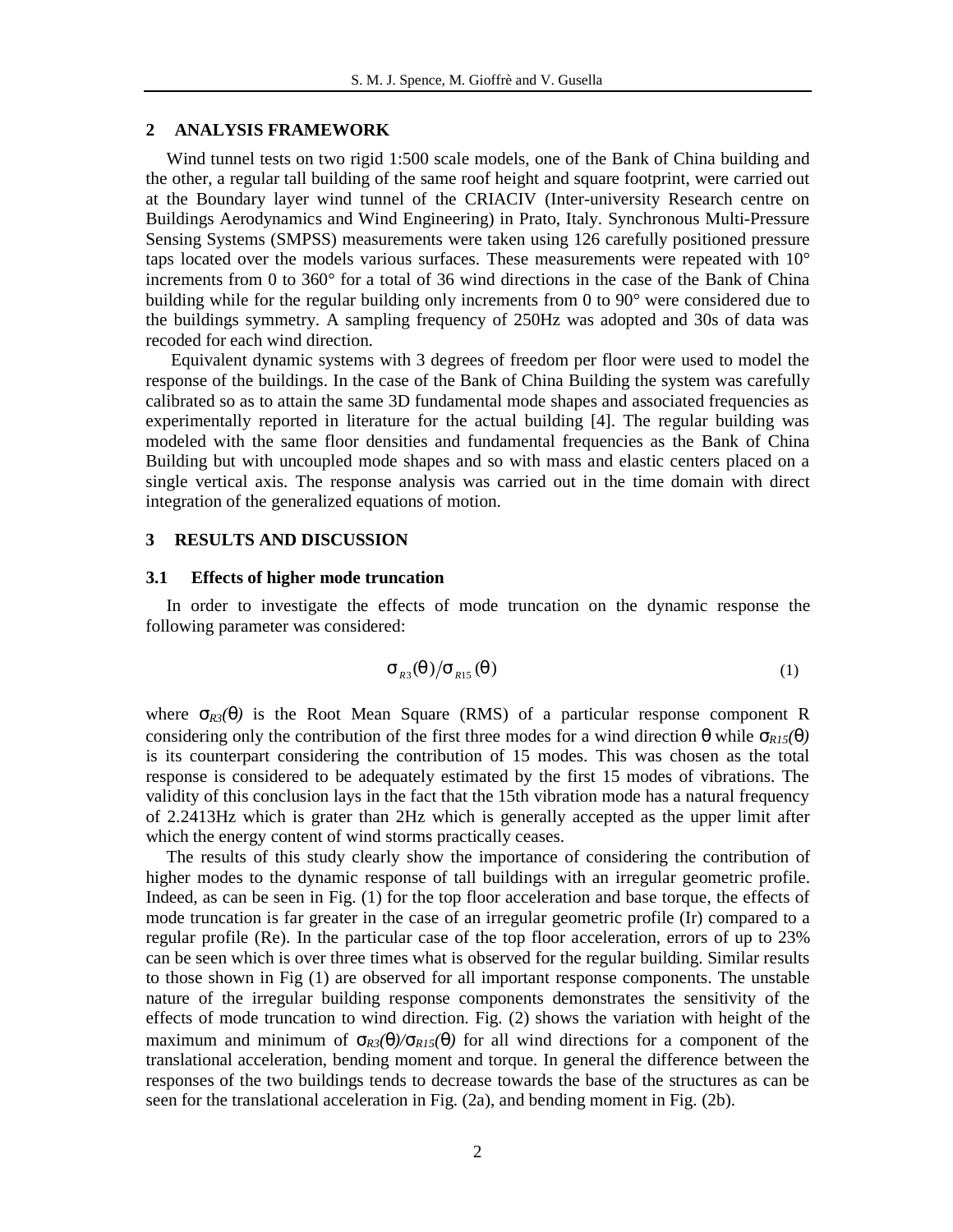

Figure 1: Dependency of  $S_{R3}(q)/S_{R15}(q)$  on wind direction: (a) top floor acceleration (b) base torque.

However, this is not seen for the torsion where far greater errors can be observed for all floors Fig. (2c). This phenomena is also seen for the rotational response. Indeed the sensitivity of the torsional response to mode truncation in the case of irregular geometry is significant where errors of up to 40% can be seen at the base and up to 70% towards the top. This is far greater than that seen for the regular building. It is also interesting to note that mode truncation will not necessarily underestimate a response component. The errors are clearly seen to depend on wind direction and floor location.

#### **3.2 Influence of the background response**

To study the importance of the background dynamic response the following parameter was considered:

$$
\sqrt{\mathbf{S}_{Rr3}^2(q) + \mathbf{S}_{Rb15}^2(q)}/\mathbf{S}_{R15}(q)
$$
\n(2)

where  $S_{Rr3}(q)$  is the RMS of a particular response component R considering only the resonant



Figure 2: Extremes of  $S_{R3}(q)/S_{R15}(q)$  on height: (a) translational acceleration (b) bending moment (c) torque.